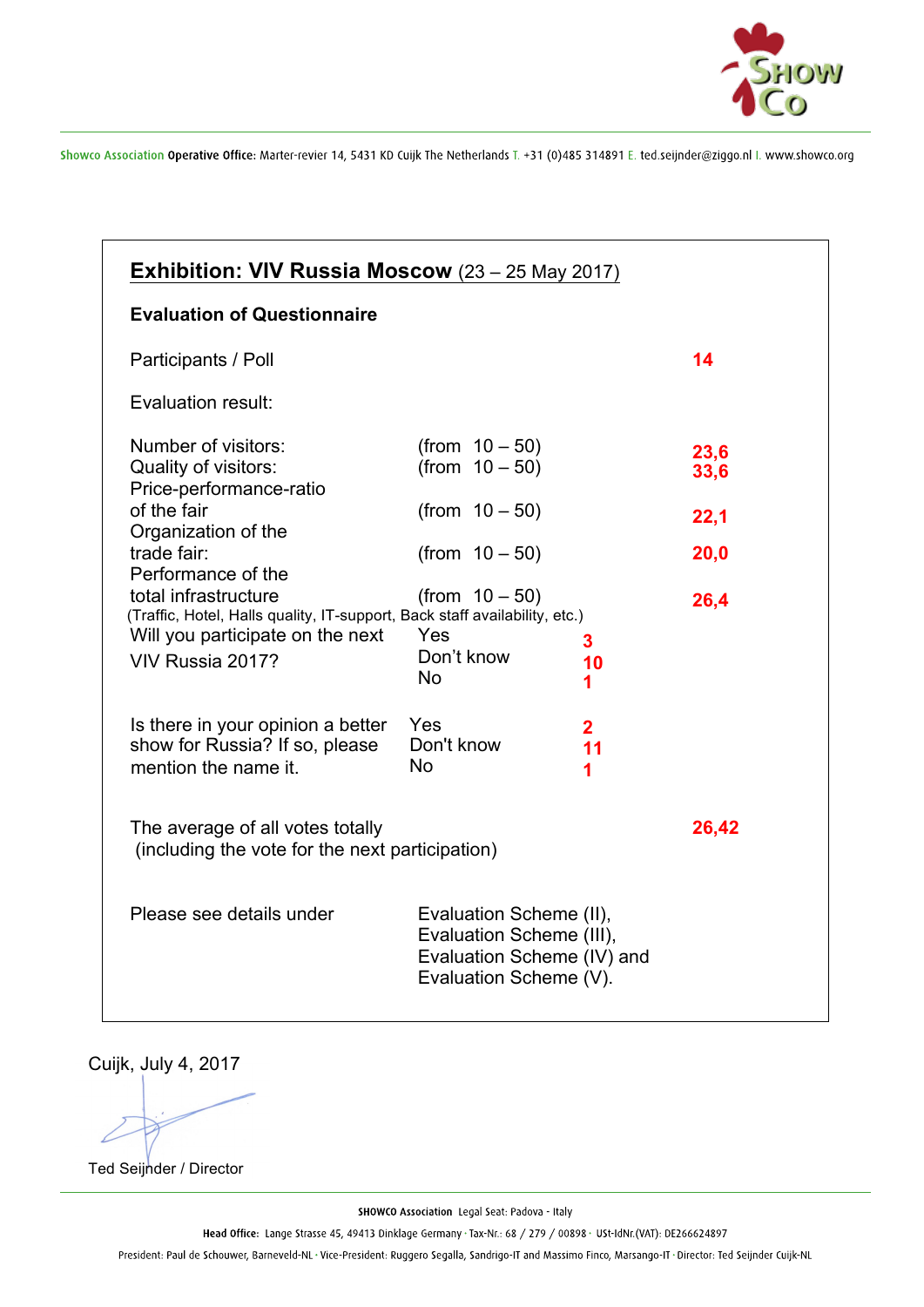

\

**Score System: Evaluation Scheme II**

# **Survey Questionnaire**

Please, evaluate the above mentioned exhibition by answering the following questions. The left circuit means always the best evaluation; the right circuit means always the most unsatisfied evaluation.  $-$  **The schedule shows the weight of each vote.** 

|                                                                                                                           | extremely<br>high                 | extremely<br>low |
|---------------------------------------------------------------------------------------------------------------------------|-----------------------------------|------------------|
| Number of visitors                                                                                                        | 30<br>20<br>50<br>40              | 10               |
| Quality of visitors                                                                                                       | excellent<br>30<br>20<br>50<br>40 | very bad<br>10   |
|                                                                                                                           |                                   |                  |
| Price-performance-ratio of the fair                                                                                       | excellent<br>50<br>30<br>20<br>40 | very bad<br>10   |
| Organization of the trade fair                                                                                            | perfect<br>30<br>50<br>40<br>20   | very bad<br>10   |
| Performance of the total<br>Infrastructure.<br>(Traffic, Hotel, Halls quality, IT-support, Back staff availability, etc.) | perfect<br>50<br>40<br>30<br>20   | very bad<br>10   |
| Will you participate on the next<br>VIV Russia 2017?                                                                      | Don't know<br>Yes<br>50<br>30     | No<br>10         |
| Is there in your opinion a better<br>show for Russia? If so please<br>mention the name.                                   | Yes<br>Don't know                 | No               |
| <b>Best rating</b><br>(all: 50)<br>=                                                                                      | 300                               |                  |
| Average rating<br>(all: 30)<br>$=$                                                                                        | 180                               |                  |
| Worst rating<br>$\left(\text{all: } 10\right)$<br>=                                                                       |                                   | 60               |
| <b>RATING AVERAGE:</b>                                                                                                    | $50\%$<br>$30\%$                  | $10\%$           |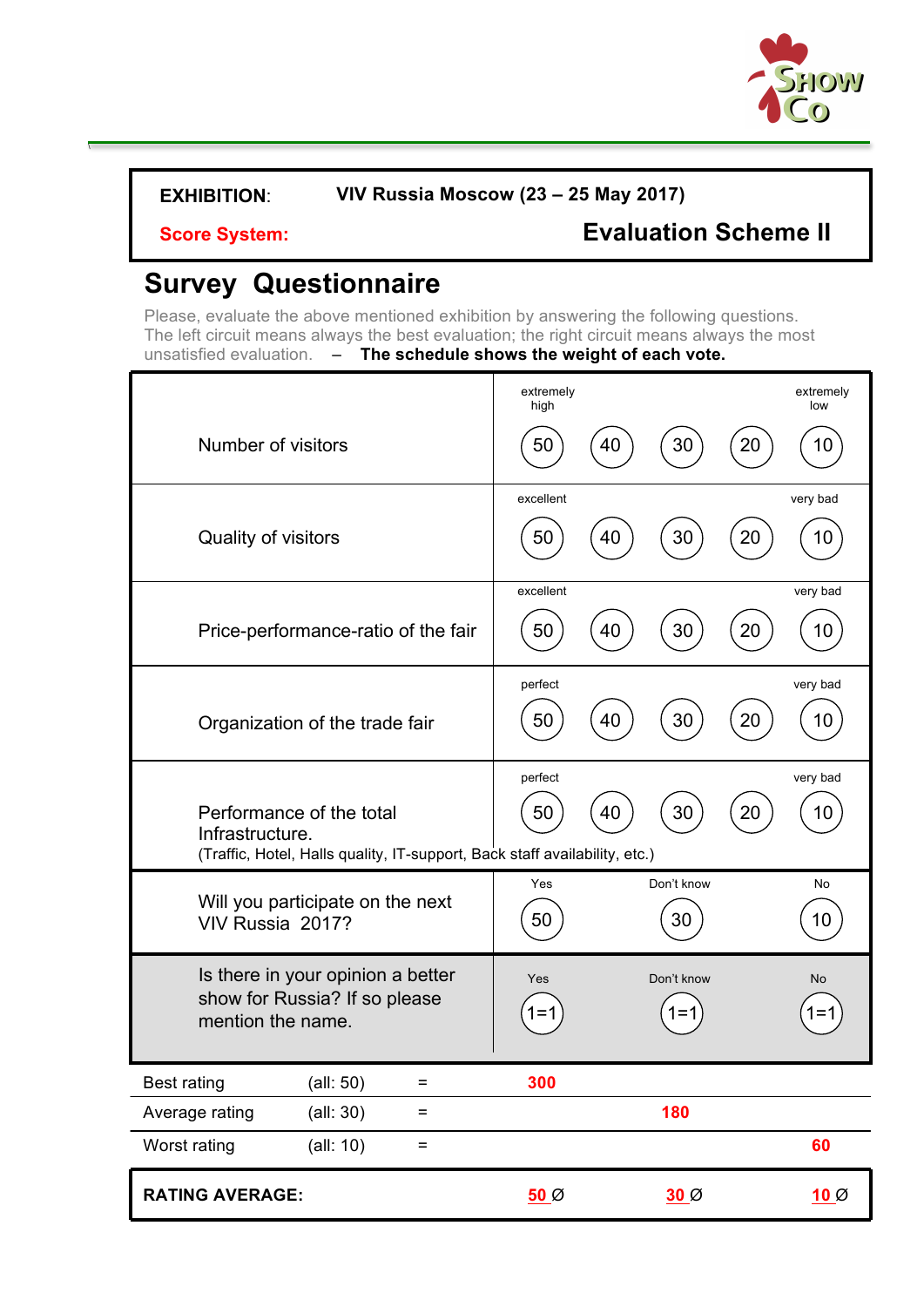

## **Score System: Evaluation Scheme III**

# **Survey Questionnaire**

Please, evaluate the above mentioned exhibition by answering the following questions. The left circuit means always the best evaluation; the right circuit means always the most unsatisfied evaluation. – **The schedule shows the position of the majority of all votes.**

|                                                                                                                           | extremely<br>high     | 23,6             | extremely<br>low |
|---------------------------------------------------------------------------------------------------------------------------|-----------------------|------------------|------------------|
| Number of visitors                                                                                                        | 50<br>40              | 20<br>30         | 10               |
|                                                                                                                           | excellent<br>33,6     |                  | very bad         |
| Quality of visitors                                                                                                       | 40<br>50              | 30<br>20         | 10               |
| Price-performance-ratio of the fair                                                                                       | excellent<br>50<br>40 | 22,1<br>30<br>20 | very bad<br>10   |
| Organization of the trade fair                                                                                            | perfect<br>50<br>40   | 20,0<br>20<br>30 | very bad<br>10   |
| Performance of the total<br>Infrastructure.<br>(Traffic, Hotel, Halls quality, IT-support, Back staff availability, etc.) | perfect<br>50<br>40   | 26,4<br>30<br>20 | very bad<br>10   |
| Will you participate on the<br>next VIV Russia 2017?                                                                      | Yes<br>32,8<br>50     | Don't know<br>30 | <b>No</b><br>10  |
| Is there in your opinion a better<br>show for Russia? If so please<br>mention the name.                                   | Yes                   | Don't Know       | No               |

**The average of all votes totally. (including the votes for next participation)** 

**26,42**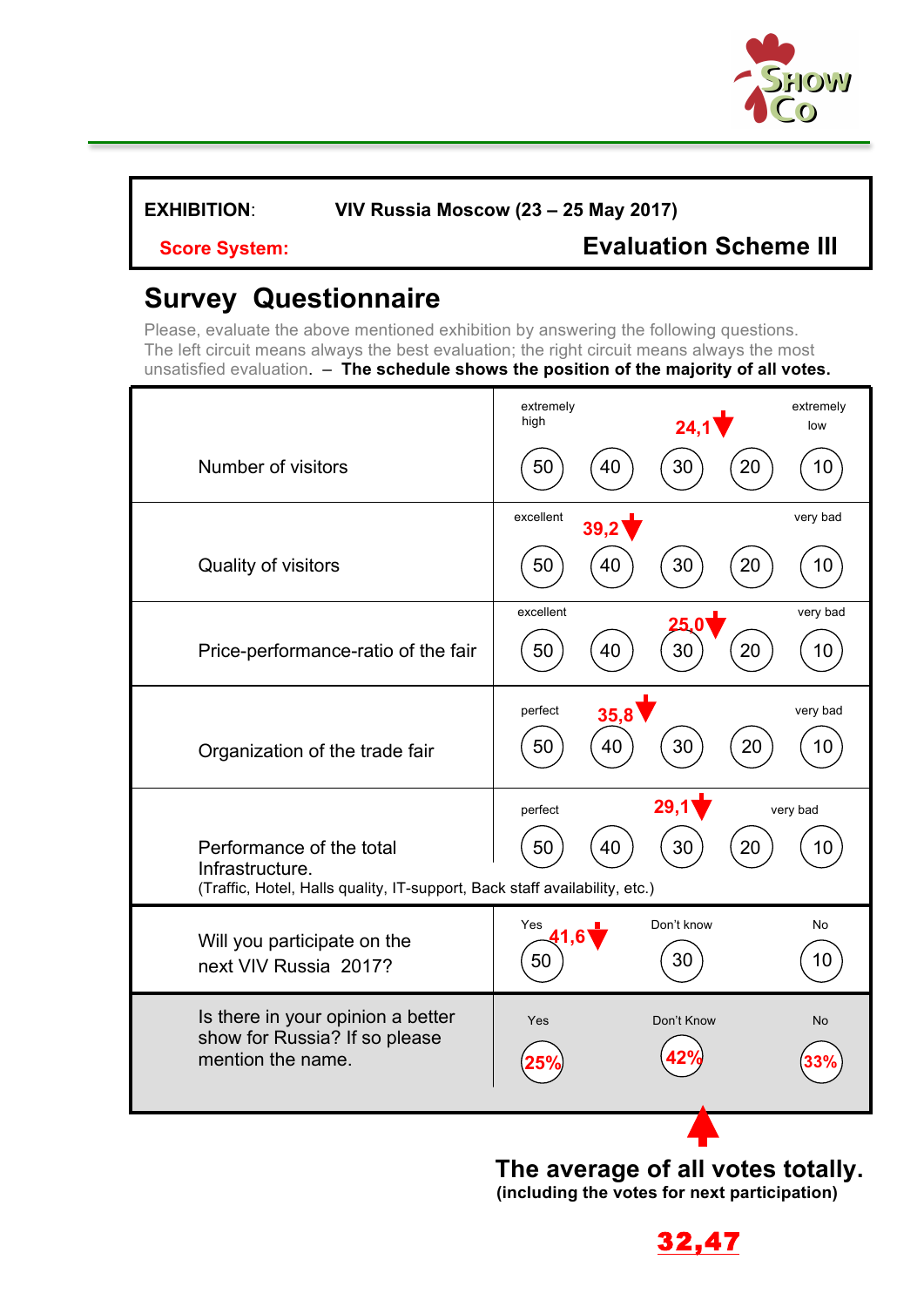

## **Score System: Evaluation Scheme IV**

# **Survey Questionnaire**

Please, evaluate the above mentioned exhibition by answering the following questions. The left circuit means always the best evaluation; the right circuit means always the most unsatisfied evaluation. – **The schedule shows the number of votes in each category.**

|                                                                                          | extremely<br>high |    |            |    | extremely<br>low |
|------------------------------------------------------------------------------------------|-------------------|----|------------|----|------------------|
| Number of visitors                                                                       | 50                | 40 | 30         | 20 | 10               |
|                                                                                          | excellent         |    |            |    | very bad         |
| Quality of visitors                                                                      | 50<br>n           | 40 | 30         | 20 | 10               |
|                                                                                          | excellent         |    |            |    | very bad         |
| Price-performance-ratio of the fair                                                      | 50<br>n           | 40 | 30         | 20 | 10               |
|                                                                                          | perfect           |    |            |    | very bad         |
| Organization of the trade fair                                                           | 50                | 40 | 30         | 20 | 10               |
|                                                                                          | Λ                 |    |            |    | 6                |
| Performance of the total<br>Infrastructure.                                              | perfect<br>50     | 40 | 30         | 20 | very bad<br>10   |
| (Traffic, Hotel, Halls quality, Transport,<br>IT-support, Back staff availability, etc.) | Ω                 |    |            |    |                  |
|                                                                                          | Yes               |    | Don't know |    | No               |
|                                                                                          |                   |    |            |    |                  |
| Will you participate on the                                                              | 50                |    | $30\,$     |    | 10               |
| next VIV Russia 2017?                                                                    | 3                 |    | 10         |    |                  |

**If there are any questions regarding the survey and its evaluation, please contact us.**  Tel.: +31-485-314891 - Mobil: +31-653437923 E-Mail: ted.seijnder@ziggo.nl